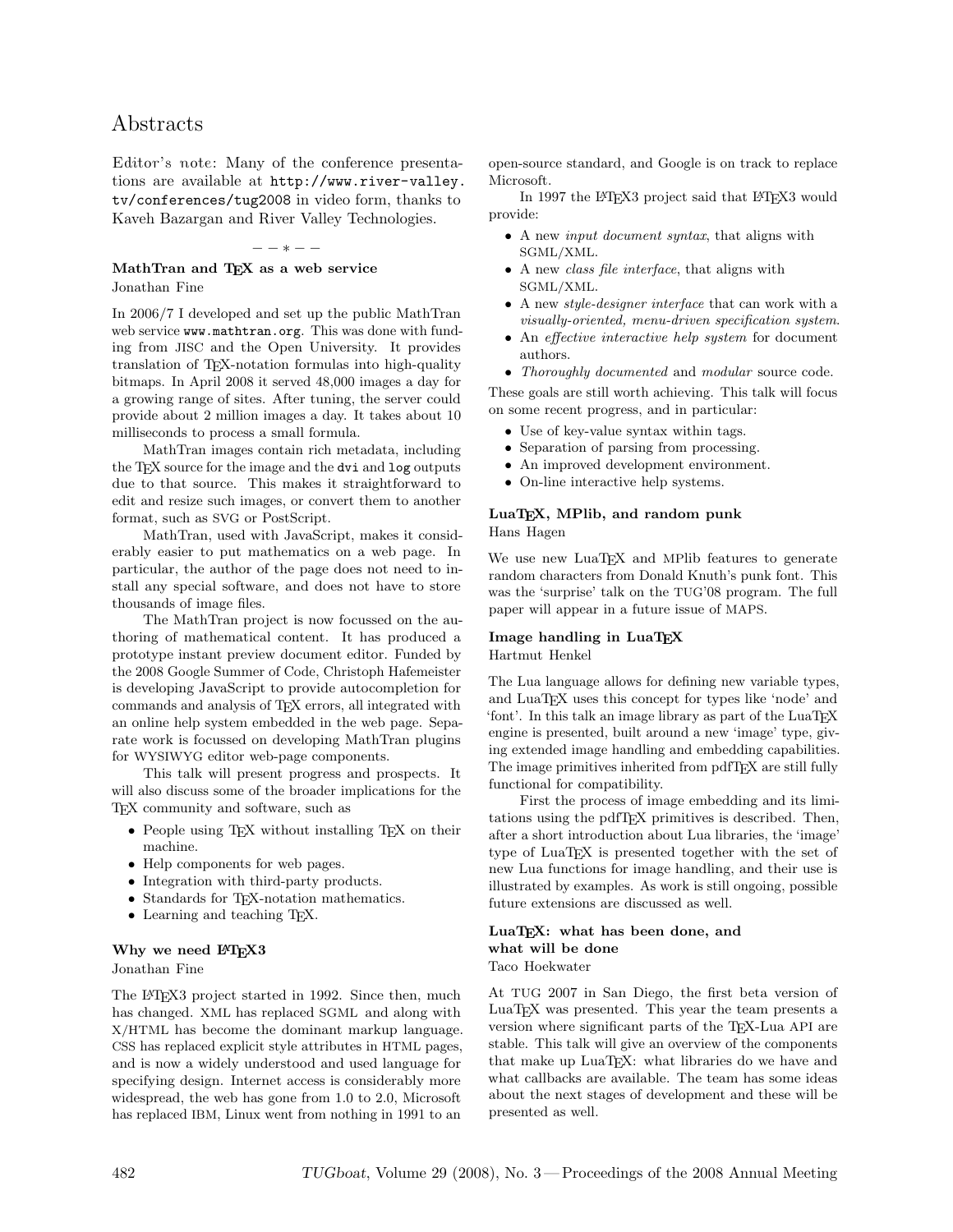#### The galley Module or: How I Learned to Stop Worrying and Love the Whatsit Morten Høgholm

TEX has a well-deserved good reputation for its line breaking algorithm, which has found its way into other software over the years. When it comes to inter-paragraph material such as penalties, skips and whatsits, things start getting murky as TEX provides little help in this area, especially on the main vertical list where most of the action is.

This article describes the galley module which seeks to control line breaking as well as taking care of interparagraph material being added at the right time. In other words, galley can assist packages such as breqn, whose goal is to construct paragraph shapes on the fly while taking current ones into account as well as ensuring the output routine doesn't get tricked by penalties, skips and whatsits appearing in places where they could allow breakpoints where none are intended.

#### Minion Math: The design of a new math font family Johannes Küster

"Minion Math" is a set of mathematical fonts I have developed over the past 6 years. Designed as an add-on package to Adobe's Minion Pro font family, it consists of 20 OpenType fonts (4 weights, times 5 optical sizes). In future releases it will cover the complete Unicode math symbols, and more.

In the design I tried to remove constraints and to avoid flaws and shortcomings of other math fonts, with the aim of creating the most comprehensive and versatile set of math fonts to date.

Here I present the main design principles of Minion Math, and the most important design decisions I took. I will show samples of the fonts and will compare the fonts to other math fonts as well.

Trademark attribution: Minion is either a trademark or registered trademark of Adobe Systems Incorporated in the United States and/or other countries and used under license.

#### Multiple simultaneous galleys: A simpler model for electronic documents Blanca Mancilla, John Plaice, Toby Rahilly

We present a general model for electronic documents supporting parallel containers of content, tied together through link components. This model is usable for a wide range of documents, including simple textual documents with footnotes and floats, complex critical editions with multiple levels of footnotes and critical apparatus, maps with multiple layers of visual presentation, and music scores.

This model is inspired from the C++ Standard Template Library, whose basis is that Containers + Iterators + Algorithms = Programs. In our approach, the 'iterators' are pointers into the parallel containers, keeping track of callouts for notes, floats, and parallel links.

The data structures required for this model are remarkably simple, and will allow the rapid development of many different kinds of algorithms.

Windows of opportunity: A (biased) personal history of two decades of  $\mathbb{F}T_FX$  development — Are there lessons to be learned? Frank Mittelbach

Looking back at twenty-odd years involvement in LAT<sub>EX</sub> development and maintenance the author highlights the (in his opinion) most important milestones and pitfalls.

- What are significant events that came at the right moment?
- Which important events came at the wrong moment?
- What were the biggest failures and why?

From this data the article attempts to draw conclusions as to how the future of LAT<sub>EX</sub> could be shaped in a way beneficial to everybody involved and what needs to happen to make this possible.

# A pragmatic toolchain: TEX and friends and friends of friends

Steve Peter

In this talk, we present the toolchain used to produce the award-winning Pragmatic Bookshelf titles ([http://](http://www.pragprog.com) [www.pragprog.com](http://www.pragprog.com)) and examine some of the pleasures and pitfalls encountered using TEX, XML, XSLT, Ruby and other open technologies.

#### Parallel typesetting

Toby Rahilly, John Plaice, Blanca Mancilla

We present the general mechanism by which logical content, arranged in multiple interacting containers, can be typeset into a set of visual substrates. The overall algorithm is iterative, with the successive iterations refining a multidimensional context that parameterises the behavior of the algorithm.

Each iteration consists of three parts. First, each visual substrate is informed which parts of which logical containers are to be placed thereon. Second, in parallel, the content placed in the substrates is typeset. Third, the resulting layout in each substrate is assessed for goodness, thereby resulting in the refinement to the overall context.

In the talk, we will present the theory and the practice behind this algorithm.

#### Three typefaces for mathematics Daniel Rhatigan

This paper examines the issues involved in the design of typefaces for mathematics. After a brief discussion of some of the typographic and technical requirements of maths composition, three case studies in the development of maths types are presented: Times 4-line Mathematics Series 569, a complement to the Times New Roman text types as set with Monotype equipment; American Mathematical Society Euler, an experimental design intended